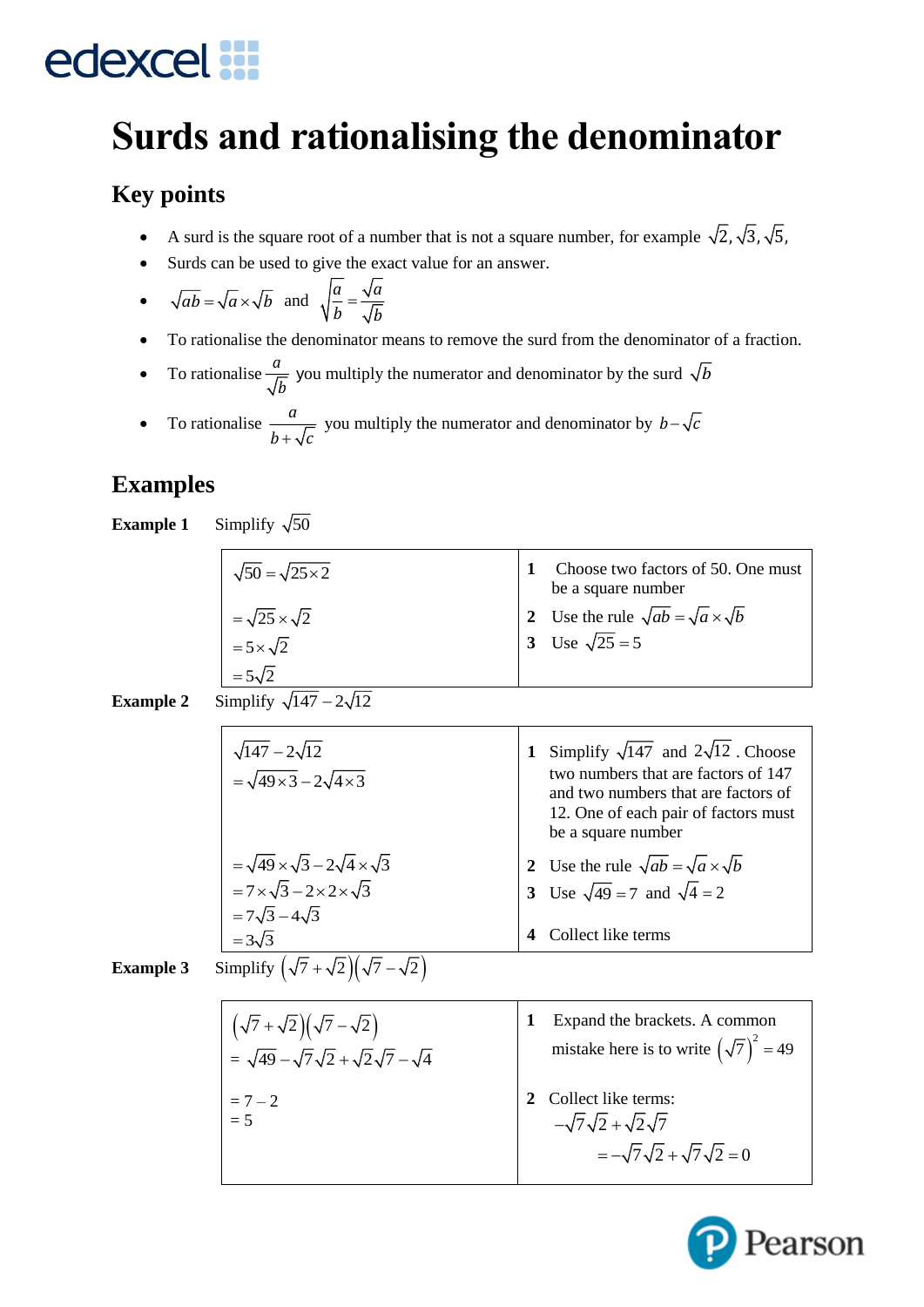Example 4 Rationalise 
$$
\frac{1}{\sqrt{3}}
$$
  
\n
$$
\frac{1}{\sqrt{3}} = \frac{1}{\sqrt{3}} \times \frac{\sqrt{3}}{\sqrt{3}}
$$
\n
$$
= \frac{1 \times \sqrt{3}}{\sqrt{9}} = \frac{\sqrt{3}}{3}
$$
\nExample 5 Rationalise and simplify  $\frac{\sqrt{2}}{\sqrt{12}}$   
\n
$$
= \frac{\sqrt{2}}{\sqrt{12}} \times \frac{\sqrt{12}}{\sqrt{12}}
$$
\n
$$
= \frac{\sqrt{2} \times \sqrt{4 \times 3}}{12}
$$
\n
$$
= \frac{2\sqrt{2}\sqrt{3}}{12}
$$
\n
$$
= \frac{2\sqrt{2}\sqrt{3}}{12}
$$
\n
$$
= \frac{2\sqrt{2}\sqrt{3}}{12}
$$
\n
$$
= \frac{2\sqrt{2}\sqrt{3}}{12}
$$
\n
$$
= \frac{2\sqrt{2}\sqrt{3}}{12}
$$
\n
$$
= \frac{2\sqrt{2}\sqrt{3}}{12}
$$
\n
$$
= \frac{\sqrt{2}\sqrt{3}}{6}
$$
\n
$$
= \frac{2\sqrt{2}\sqrt{3}}{6}
$$
\n
$$
= \frac{2}{12}
$$
\n
$$
= \frac{2\sqrt{3}}{6}
$$
\n
$$
= \frac{2}{12}
$$
\n
$$
= \frac{2}{12}
$$
\n
$$
= \frac{2\sqrt{3}}{6}
$$
\n
$$
= \frac{2}{12}
$$
\n
$$
= \frac{2}{12}
$$
\n
$$
= \frac{2}{12}
$$
\n
$$
= \frac{2}{12}
$$
\n
$$
= \frac{2}{12}
$$
\n
$$
= \frac{2}{12}
$$
\n
$$
= \frac{2}{12}
$$
\n
$$
= \frac{2}{12}
$$
\n
$$
= \frac{2}{12}
$$
\n
$$
= \frac{2}{12}
$$
\n
$$
= \frac{2}{12}
$$
\n
$$
= \frac{2}{12}
$$
\n
$$
= \frac{2}{12}
$$
\n
$$
= \frac{2}{12}
$$
\n $$ 

#### **Example 6** Rationalise and simplify  $\frac{3}{2}$  $2 + \sqrt{5}$

| $\frac{3}{2+\sqrt{5}} = \frac{3}{2+\sqrt{5}} \times \frac{2-\sqrt{5}}{2-\sqrt{5}}$ | Multiply the numerator and<br>1<br>denominator by $2-\sqrt{5}$                                         |
|------------------------------------------------------------------------------------|--------------------------------------------------------------------------------------------------------|
| $=\frac{3(2-\sqrt{5})}{(2+\sqrt{5})(2-\sqrt{5})}$                                  | Expand the brackets                                                                                    |
| $=\frac{6-3\sqrt{5}}{4+2\sqrt{5}-2\sqrt{5}-5}$                                     | Simplify the fraction<br>3                                                                             |
| $=\frac{6-3\sqrt{5}}{-1}$<br>$=3\sqrt{5}-6$                                        | Divide the numerator by $-1$<br>4<br>Remember to change the sign of all<br>terms when dividing by $-1$ |

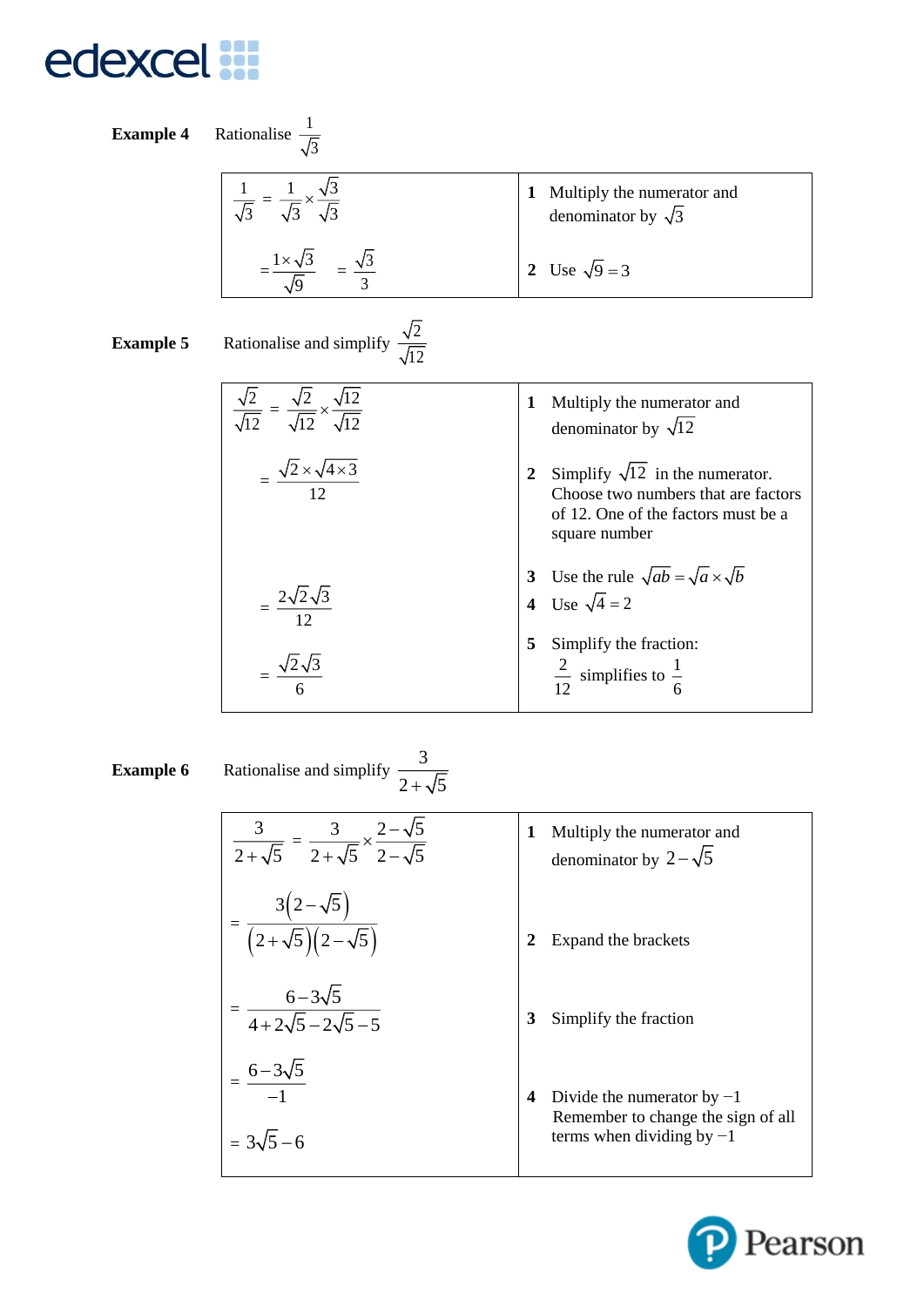### **Practice**

- **1** Simplify.
	- **a**  $\sqrt{45}$ **b**  $\sqrt{125}$ **c**  $\sqrt{48}$ **d**  $\sqrt{175}$ **e**  $\sqrt{300}$ **f**  $\sqrt{28}$  $\sqrt{162}$
	- **g**  $\sqrt{72}$ **h**

One of the two numbers you choose at the start must be a square number.

| Simplify. |
|-----------|
|           |

**a**  $\sqrt{72} + \sqrt{162}$ **b**  $\sqrt{45 - 2\sqrt{5}}$ **c**  $\sqrt{50} - \sqrt{8}$  **d d**  $\sqrt{75} - \sqrt{48}$ **e**  $2\sqrt{28} + \sqrt{28}$ **f**  $2\sqrt{12} - \sqrt{12} + \sqrt{27}$ 

**Watch out!**

Check you have chosen the highest square number at the start.

**3** Expand and simplify.

| a $(\sqrt{2}+\sqrt{3})(\sqrt{2}-\sqrt{3})$ | <b>b</b> $(3+\sqrt{3})(5-\sqrt{12})$ |
|--------------------------------------------|--------------------------------------|
| c $(4-\sqrt{5})(\sqrt{45}+2)$              | <b>d</b> $(5+\sqrt{2})(6-\sqrt{8})$  |

#### **4** Rationalise and simplify, if possible.

- **a** 1 5 **b**  $\frac{1}{\sqrt{2}}$ 11 c  $\frac{2}{\tau}$ 7 **d**  $-\frac{2}{\tau}$ 8  $e \frac{2}{\pi}$ 2 **f** 5 5 **g** 8 24 **h**  $\frac{\sqrt{5}}{5}$ 45
- **5** Rationalise and simplify.

**a** 
$$
\frac{1}{3-\sqrt{5}}
$$
 **b**  $\frac{2}{4+\sqrt{3}}$  **c**  $\frac{6}{5-\sqrt{2}}$ 

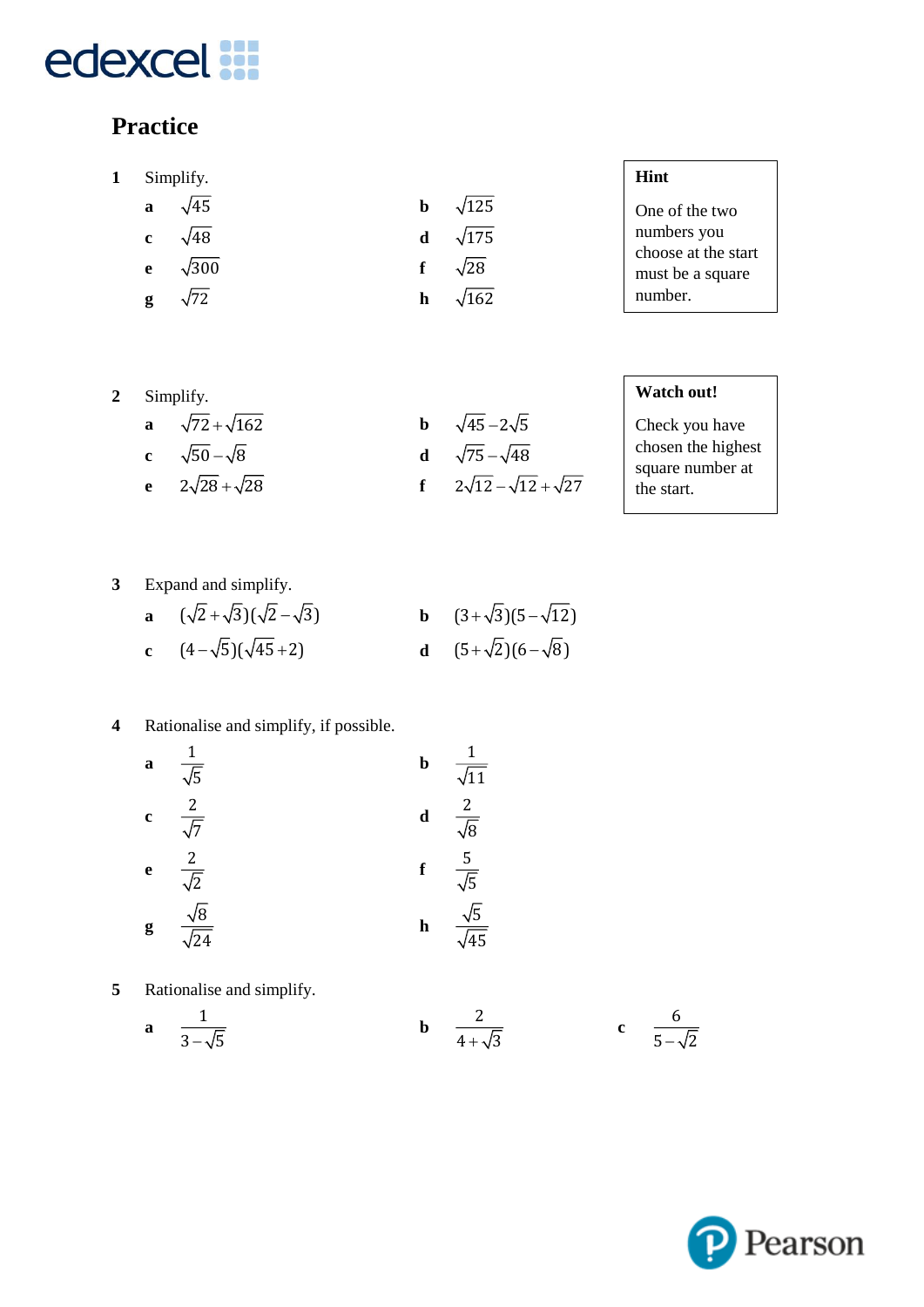### **Extend**

6 Expand and simplify 
$$
\left(\sqrt{x} + \sqrt{y}\right)\left(\sqrt{x} - \sqrt{y}\right)
$$

Rationalise and simplify, if possible.  $\boldsymbol{7}$ 

a 
$$
\frac{1}{\sqrt{9}-\sqrt{8}}
$$
 b  $\frac{1}{\sqrt{x}-\sqrt{y}}$ 

#### **Answers**

7 **a**  $3+2\sqrt{2}$ 

|                         | 1 a $3\sqrt{5}$                        |             | <b>b</b> $5\sqrt{5}$                          |
|-------------------------|----------------------------------------|-------------|-----------------------------------------------|
|                         | c $4\sqrt{3}$                          |             | <b>d</b> $5\sqrt{7}$                          |
|                         | e $10\sqrt{3}$                         |             | f $2\sqrt{7}$                                 |
|                         | $g \quad 6\sqrt{2}$                    |             | h $9\sqrt{2}$                                 |
|                         | 2 <b>a</b> $15\sqrt{2}$                |             | <b>b</b> $\sqrt{5}$                           |
|                         | c $3\sqrt{2}$                          |             | <b>d</b> $\sqrt{3}$                           |
|                         | e $6\sqrt{7}$                          |             | f $5\sqrt{3}$                                 |
| $\overline{\mathbf{3}}$ | $a -1$                                 |             | <b>b</b> $9-\sqrt{3}$                         |
|                         | c $10\sqrt{5}-7$                       |             | <b>d</b> $26-4\sqrt{2}$                       |
|                         |                                        |             |                                               |
|                         | 4 <b>a</b> $\frac{\sqrt{5}}{5}$        | $\mathbf b$ | $\frac{\sqrt{11}}{11}$                        |
|                         |                                        |             |                                               |
|                         | <b>c</b> $\frac{2\sqrt{7}}{7}$         |             | <b>d</b> $\frac{\sqrt{2}}{2}$<br>f $\sqrt{5}$ |
|                         | e $\sqrt{2}$<br>g $\frac{\sqrt{3}}{3}$ |             | h $\frac{1}{3}$                               |
|                         | 5 <b>a</b> $\frac{3+\sqrt{5}}{4}$      |             | <b>b</b> $\frac{2(4-\sqrt{3})}{13}$           |

**b**  $\frac{\sqrt{x} + \sqrt{y}}{x - y}$ 



 $\frac{6(5+\sqrt{2})}{23}$ 

 $\mathbf{c}$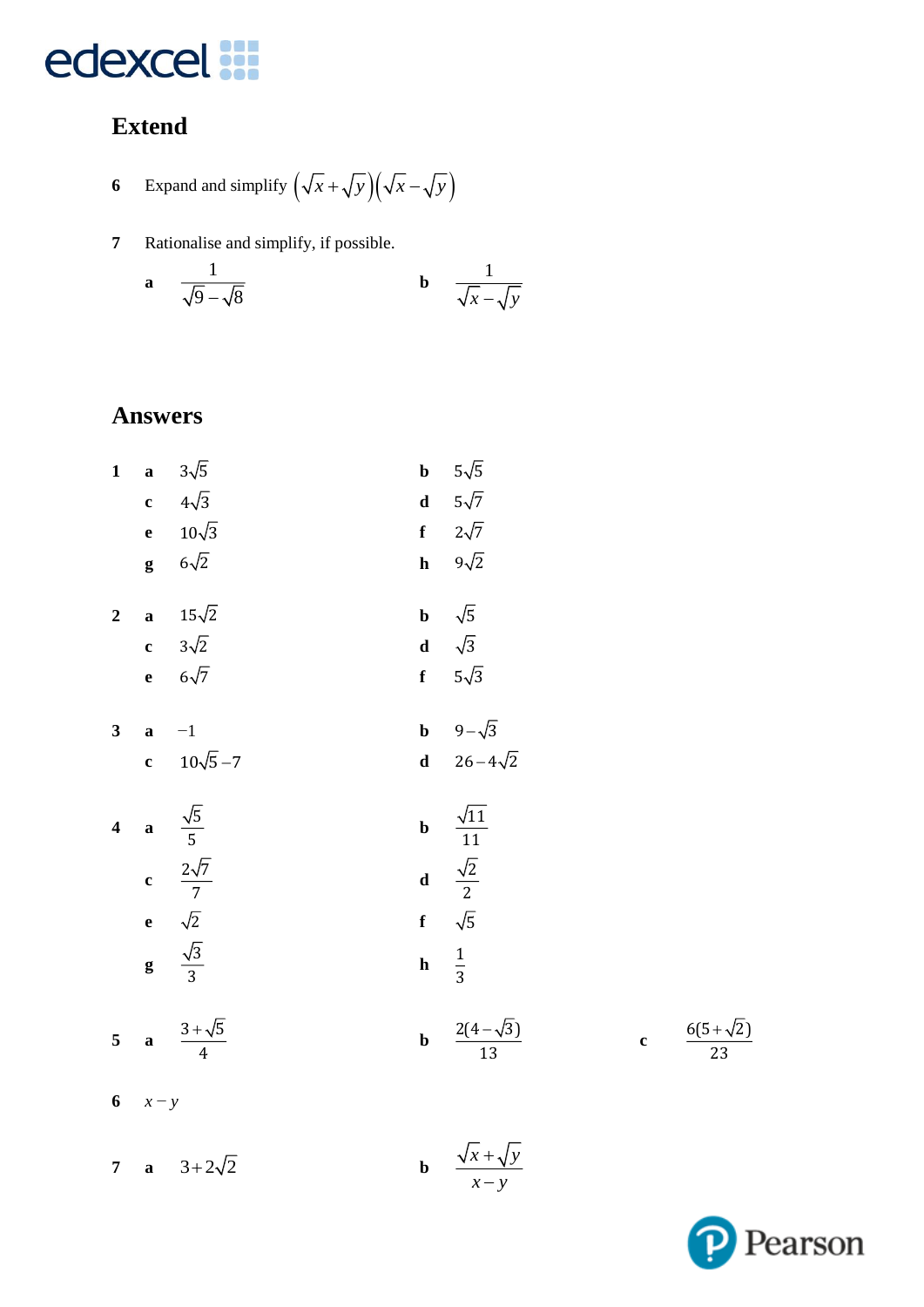### **Rules of indices**

### **Key points**

- $a^m \times a^n = a^{m+n}$
- $\frac{a^m}{b} = a^{m-n}$  $\frac{a}{a}$  = a *a*  $= a^{m}$
- $(a^m)^n = a^{mn}$
- $a^0 = 1$
- $\bullet$   $\frac{1}{a^n}$  $a^n = \sqrt[n]{a}$  i.e. the *n*th root of *a*

$$
\bullet \qquad a^{\frac{m}{n}} = \sqrt[n]{a^m} = \left(\sqrt[n]{a}\right)^m
$$

$$
\bullet \qquad a^{-m} = \frac{1}{a^m}
$$

• The square root of a number produces two solutions, e.g.  $\sqrt{16} = \pm 4$ .

### **Examples**

| <b>Example 1</b> | Evaluate $100$ |  |
|------------------|----------------|--|
|                  |                |  |

| $10^{0} = 1$ | Any value raised to the power of zero is<br>equal to $1$ |
|--------------|----------------------------------------------------------|
|--------------|----------------------------------------------------------|

**Example 2** Evaluate 
$$
9^{\frac{1}{2}}
$$

| $-$<br>$9^2 = \sqrt{9}$ | Use the rule $a^n = \sqrt[n]{a}$ |
|-------------------------|----------------------------------|
| $=$ 3                   |                                  |

**Example 3** Evaluate 273

2

| $27^{\frac{2}{3}} = (\sqrt[3]{27})^2$ | 1 Use the rule $a^{\frac{m}{n}} = (\sqrt[n]{a})^m$ |
|---------------------------------------|----------------------------------------------------|
| $= 3^2$<br>$= 9$                      | 2 Use $\sqrt[3]{27} = 3$                           |

#### **Example 4** Evaluate  $4^{-2}$

| 1 Use the rule $a^{-m} = \frac{1}{a^m}$ |
|-----------------------------------------|
| 2 Use $4^2 = 16$                        |

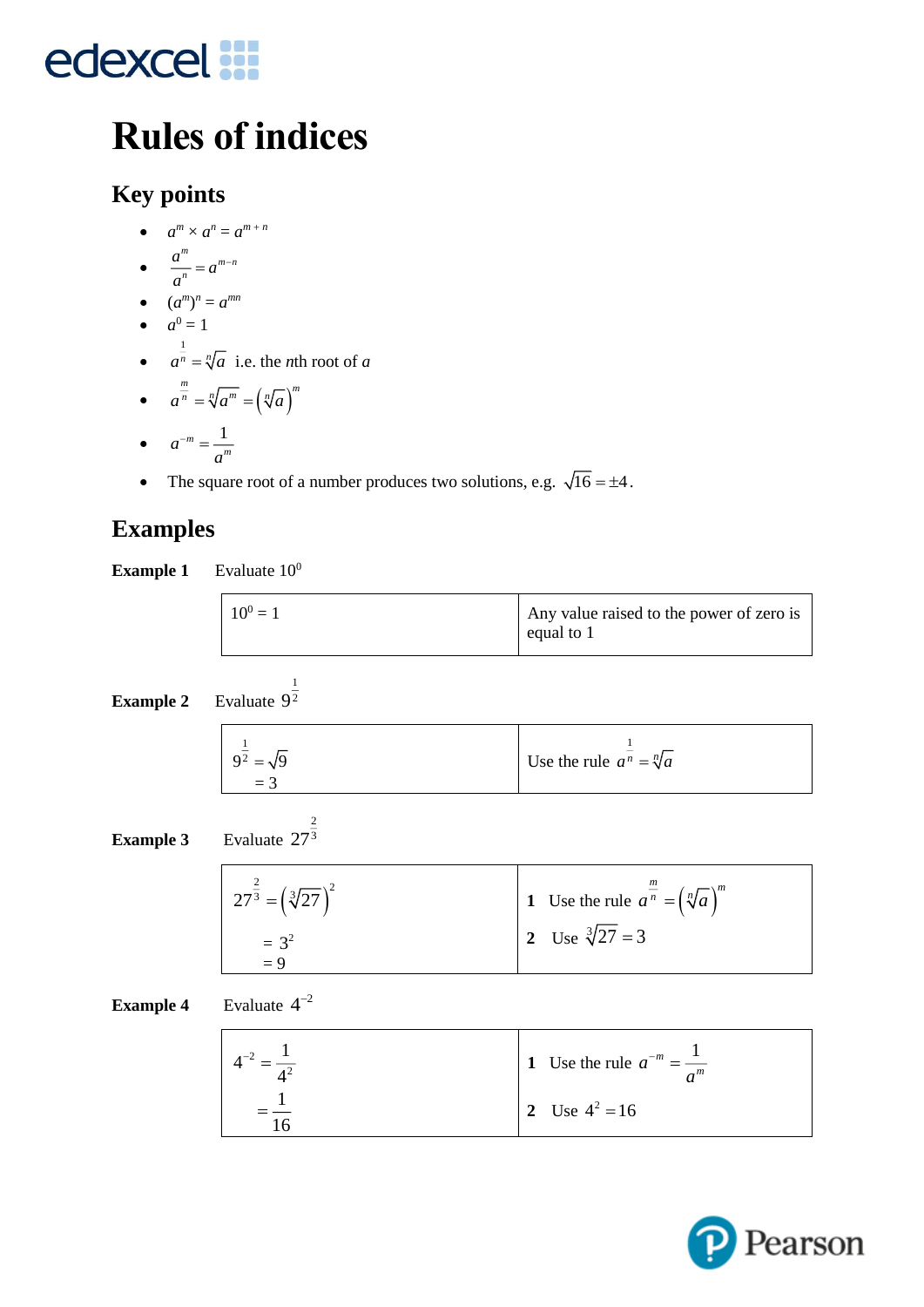# edexcel **in**

|   | <b>Example 5</b>                                                | Simplify $\frac{6x^5}{2x^2}$                                                              |                                          |                                                       |                                            |                                                                                                     |             |                             |
|---|-----------------------------------------------------------------|-------------------------------------------------------------------------------------------|------------------------------------------|-------------------------------------------------------|--------------------------------------------|-----------------------------------------------------------------------------------------------------|-------------|-----------------------------|
|   |                                                                 | $\frac{6x^5}{2x^2} = 3x^3$                                                                |                                          |                                                       |                                            | 6 ÷ 2 = 3 and use the rule $\frac{a^m}{a^n} = a^{m-n}$ to<br>give $\frac{x^5}{x^2} = x^{5-2} = x^3$ |             |                             |
|   |                                                                 |                                                                                           |                                          |                                                       |                                            |                                                                                                     |             |                             |
|   | <b>Example 6</b>                                                | Simplify $\frac{x^3 \times x^5}{x^4}$                                                     |                                          |                                                       |                                            |                                                                                                     |             |                             |
|   |                                                                 | $\frac{x^3 \times x^5}{x^4} = \frac{x^{3+5}}{x^4} = \frac{x^8}{x^4}$<br>= $x^{8-4} = x^4$ |                                          |                                                       |                                            | 1 Use the rule $a^m \times a^n = a^{m+n}$                                                           |             |                             |
|   |                                                                 |                                                                                           |                                          |                                                       | 2 Use the rule $\frac{a^m}{a^n} = a^{m-n}$ |                                                                                                     |             |                             |
|   | Write $\frac{1}{3x}$ as a single power of x<br><b>Example 7</b> |                                                                                           |                                          |                                                       |                                            |                                                                                                     |             |                             |
|   | $rac{1}{3x} = \frac{1}{3}x^{-1}$                                |                                                                                           |                                          | Use the rule $\frac{1}{a^m} = a^{-m}$ , note that the |                                            |                                                                                                     |             |                             |
|   |                                                                 |                                                                                           | fraction $\frac{1}{3}$ remains unchanged |                                                       |                                            |                                                                                                     |             |                             |
|   | <b>Example 8</b>                                                | Write $\frac{4}{\sqrt{x}}$ as a single power of x                                         |                                          |                                                       |                                            |                                                                                                     |             |                             |
|   |                                                                 | $rac{4}{\sqrt{x}} = \frac{4}{x^{\frac{1}{2}}}$                                            |                                          |                                                       |                                            | 1 Use the rule $a^{\frac{1}{n}} = \sqrt[n]{a}$                                                      |             |                             |
|   |                                                                 | $=4x^{-\frac{1}{2}}$                                                                      |                                          |                                                       |                                            | 2 Use the rule $\frac{1}{a^m} = a^{-m}$                                                             |             |                             |
|   | <b>Practice</b>                                                 |                                                                                           |                                          |                                                       |                                            |                                                                                                     |             |                             |
| 1 | Evaluate.<br>$14^{0}$<br>$\mathbf{a}$                           | $\mathbf b$                                                                               |                                          | 3 <sup>0</sup>                                        | $\mathbf{c}$                               | $5^0$                                                                                               | $\mathbf d$ | $x^0$                       |
| 2 | Evaluate.                                                       |                                                                                           |                                          |                                                       |                                            |                                                                                                     |             |                             |
|   | $49^{\frac{1}{2}}$<br>$\mathbf{a}$                              | $\mathbf b$                                                                               |                                          | $64^{\frac{1}{3}}$                                    | $\mathbf c$                                | $125^{\frac{1}{3}}$                                                                                 |             | <b>d</b> $16^{\frac{1}{4}}$ |
| 3 | Evaluate.<br>$25^{\frac{3}{2}}$<br>$\mathbf a$                  | $\mathbf b$                                                                               |                                          | $8^{\frac{5}{3}}$                                     | $\mathbf c$                                | $49^{\frac{3}{2}}$                                                                                  |             | <b>d</b> $16^{\frac{3}{4}}$ |

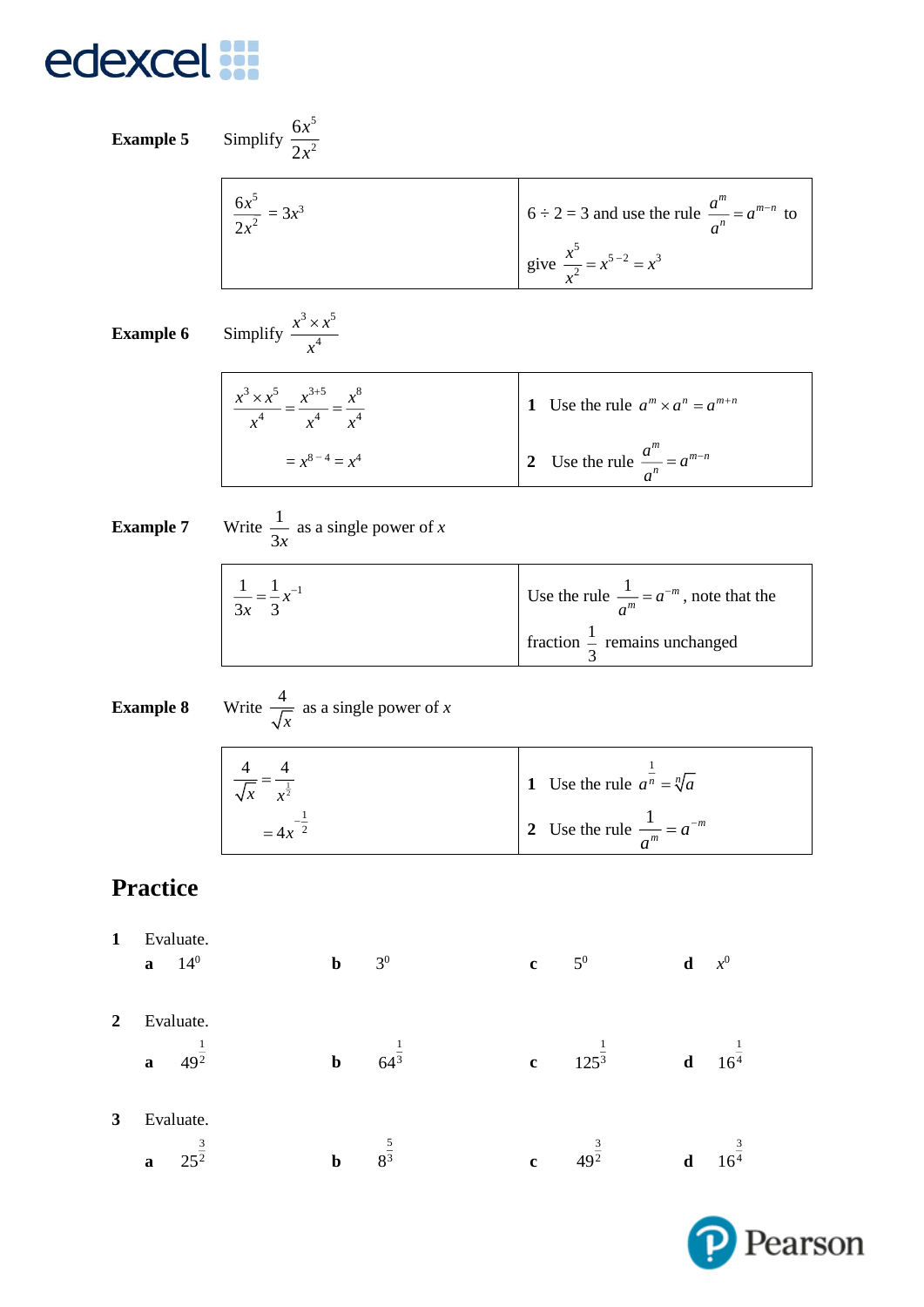**4** Evaluate.

|                  | $\mathbf a$   | $5^{-2}$                                       | $\mathbf b$              | $4^{-3}$                                                      | $\mathbf c$                | $2^{-5}$                                                                                                                | $6^{-2}$<br>$\mathbf d$                                                        |
|------------------|---------------|------------------------------------------------|--------------------------|---------------------------------------------------------------|----------------------------|-------------------------------------------------------------------------------------------------------------------------|--------------------------------------------------------------------------------|
| 5                |               | Simplify.                                      |                          |                                                               |                            |                                                                                                                         |                                                                                |
|                  | $\mathbf{a}$  | $\frac{3x^2 \times x^3}{2x^2}$                 | $\mathbf b$              | $\frac{10x^5}{2x^2 \times x}$                                 | $\mathbf c$                | $rac{3x \times 2x^3}{2x^3}$ <b>d</b> $rac{7x^3y^2}{14x^5y}$                                                             |                                                                                |
|                  |               | e $\frac{y^2}{y^{\frac{1}{2}} \times y}$       |                          | <b>f</b> $\frac{c^{\frac{1}{2}}}{c^2 \times c^{\frac{3}{2}}}$ |                            | <b>g</b> $\left(\frac{2x^2}{4x^0}\right)^3$ <b>h</b> $\frac{x^{\frac{1}{2}} \times x^{\frac{3}{2}}}{x^{-2} \times x^3}$ |                                                                                |
| 6                |               | Evaluate.                                      |                          |                                                               |                            |                                                                                                                         |                                                                                |
|                  |               | <b>a</b> $4^{-\frac{1}{2}}$                    |                          | <b>b</b> $27^{-\frac{2}{3}}$                                  |                            |                                                                                                                         | Watch out!                                                                     |
|                  |               | <b>d</b> $16^{\frac{1}{4}} \times 2^{-3}$      |                          | <b>e</b> $\left(\frac{9}{16}\right)^{-\frac{1}{2}}$           |                            | c $9^{-\frac{1}{2}} \times 2^3$<br>f $\left(\frac{27}{64}\right)^{-\frac{2}{3}}$                                        | Remember that<br>any value raised to<br>the power of zero<br>is 1. This is the |
| $\overline{7}$   |               | Write the following as a single power of $x$ . |                          |                                                               |                            |                                                                                                                         | rule $a^0 = 1$ .                                                               |
|                  | $\mathbf a$   | $\frac{1}{x}$                                  | <b>b</b> $\frac{1}{x^7}$ |                                                               | $\mathbf{c}$               | $\sqrt[4]{x}$                                                                                                           |                                                                                |
|                  | $\mathbf d$   | $\sqrt[5]{x^2}$                                |                          | e $\frac{1}{\sqrt[3]{x}}$                                     |                            | f $\frac{1}{\sqrt[3]{x^2}}$                                                                                             |                                                                                |
| 8                |               |                                                |                          | Write the following without negative or fractional powers.    |                            |                                                                                                                         |                                                                                |
|                  | $\mathbf{a}$  | $x^{-3}$                                       | $\mathbf b$              | $x^0$                                                         | <b>c</b> $x^{\frac{1}{5}}$ |                                                                                                                         |                                                                                |
|                  | $\mathbf d$   | $\frac{2}{x^5}$                                |                          | <b>e</b> $x^{-\frac{1}{2}}$                                   | $\mathbf{f}$               | $\frac{-\frac{3}{4}}{x^{-\frac{3}{4}}}$                                                                                 |                                                                                |
| $\boldsymbol{9}$ |               | Write the following in the form $ax^n$ .       |                          |                                                               |                            |                                                                                                                         |                                                                                |
|                  | $\mathbf{a}$  | $5\sqrt{x}$                                    | $\mathbf b$              | $\frac{2}{x^3}$                                               | $\bf c$                    | $\frac{1}{3x^4}$                                                                                                        |                                                                                |
|                  |               | <b>d</b> $\frac{2}{\sqrt{x}}$                  |                          | e $\frac{4}{\sqrt[3]{x}}$                                     | $\mathbf f$                | $\overline{3}$                                                                                                          |                                                                                |
|                  | <b>Extend</b> |                                                |                          |                                                               |                            |                                                                                                                         |                                                                                |

**10** Write as sums of powers of *x*.

**a** 
$$
\frac{x^5+1}{x^2}
$$
 **b**  $x^2\left(x+\frac{1}{x}\right)$  **c**  $x^{-4}\left(x^2+\frac{1}{x^3}\right)$ 

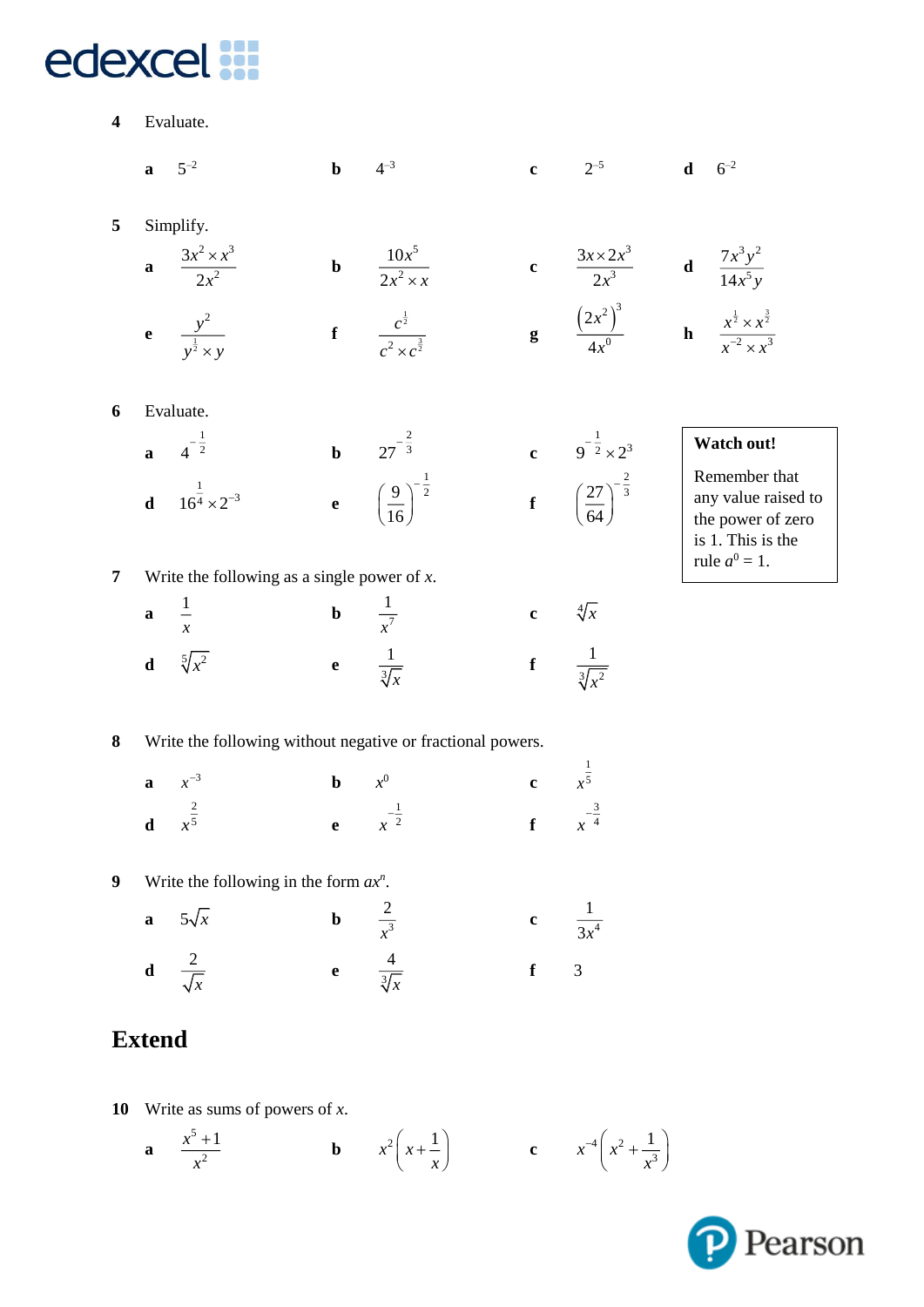#### **Answers**

| $1 \quad a \quad 1$      |                                               | $\mathbf{b}$ 1                      |                                                  |                                                     | $c \t 1$                                        | $\mathbf d-1$ |  |
|--------------------------|-----------------------------------------------|-------------------------------------|--------------------------------------------------|-----------------------------------------------------|-------------------------------------------------|---------------|--|
| 2 a $7$                  |                                               | $\mathbf{b}$ 4                      |                                                  |                                                     | c $5$ d 2                                       |               |  |
|                          | 3 <b>a</b> 125                                | $\mathbf{b}$ 32                     |                                                  |                                                     | <b>c</b> 343 <b>d</b> 8                         |               |  |
|                          | 4 <b>a</b> $\frac{1}{25}$                     |                                     | <b>b</b> $\frac{1}{64}$                          |                                                     | <b>c</b> $\frac{1}{32}$ <b>d</b> $\frac{1}{36}$ |               |  |
|                          | 5 <b>a</b> $\frac{3x^3}{2}$                   | <b>b</b> $5x^2$                     |                                                  |                                                     |                                                 |               |  |
|                          | $c \quad 3x$                                  |                                     | <b>d</b> $\frac{y}{2x^2}$                        |                                                     |                                                 |               |  |
|                          | <b>e</b> $y^{\frac{1}{2}}$<br><b>g</b> $2x^6$ | $f \qquad c^{-3}$<br>$\mathbf{h}$ x |                                                  |                                                     |                                                 |               |  |
| 6 <b>a</b> $\frac{1}{2}$ |                                               |                                     | <b>b</b> $\frac{1}{9}$<br><b>e</b> $\frac{4}{3}$ | c $\frac{8}{3}$                                     |                                                 |               |  |
| d $\frac{1}{4}$          |                                               |                                     |                                                  | <b>f</b> $\frac{16}{9}$                             |                                                 |               |  |
| <b>7 a</b> $x^{-1}$      |                                               | <b>b</b> $x^{-7}$                   |                                                  | c $\frac{1}{x^4}$<br>f $\frac{2}{x^{-\frac{2}{3}}}$ |                                                 |               |  |
|                          | <b>d</b> $x^{\frac{2}{5}}$                    |                                     | <b>e</b> $x^{-\frac{1}{3}}$                      |                                                     |                                                 |               |  |
|                          | 8 <b>a</b> $\frac{1}{x^3}$                    | $\mathbf{b} \qquad 1$               |                                                  |                                                     | c $5\sqrt{x}$                                   |               |  |
|                          | <b>d</b> $\sqrt[5]{x^2}$                      |                                     | e $\frac{1}{\sqrt{x}}$                           | $\int$ $\frac{1}{\sqrt[4]{x^3}}$                    |                                                 |               |  |
|                          | 9 <b>a</b> $5x^{\frac{1}{2}}$                 |                                     | <b>b</b> $2x^{-3}$                               |                                                     | c $\frac{1}{3}x^{-4}$                           |               |  |
|                          | <b>d</b> $2x^{-\frac{1}{2}}$                  |                                     | <b>e</b> $4x^{-\frac{1}{3}}$                     |                                                     | f $3x^0$                                        |               |  |
|                          | 10 <b>a</b> $x^3 + x^{-2}$                    |                                     | <b>b</b> $x^3 + x$                               |                                                     | <b>c</b> $x^{-2} + x^{-7}$                      |               |  |

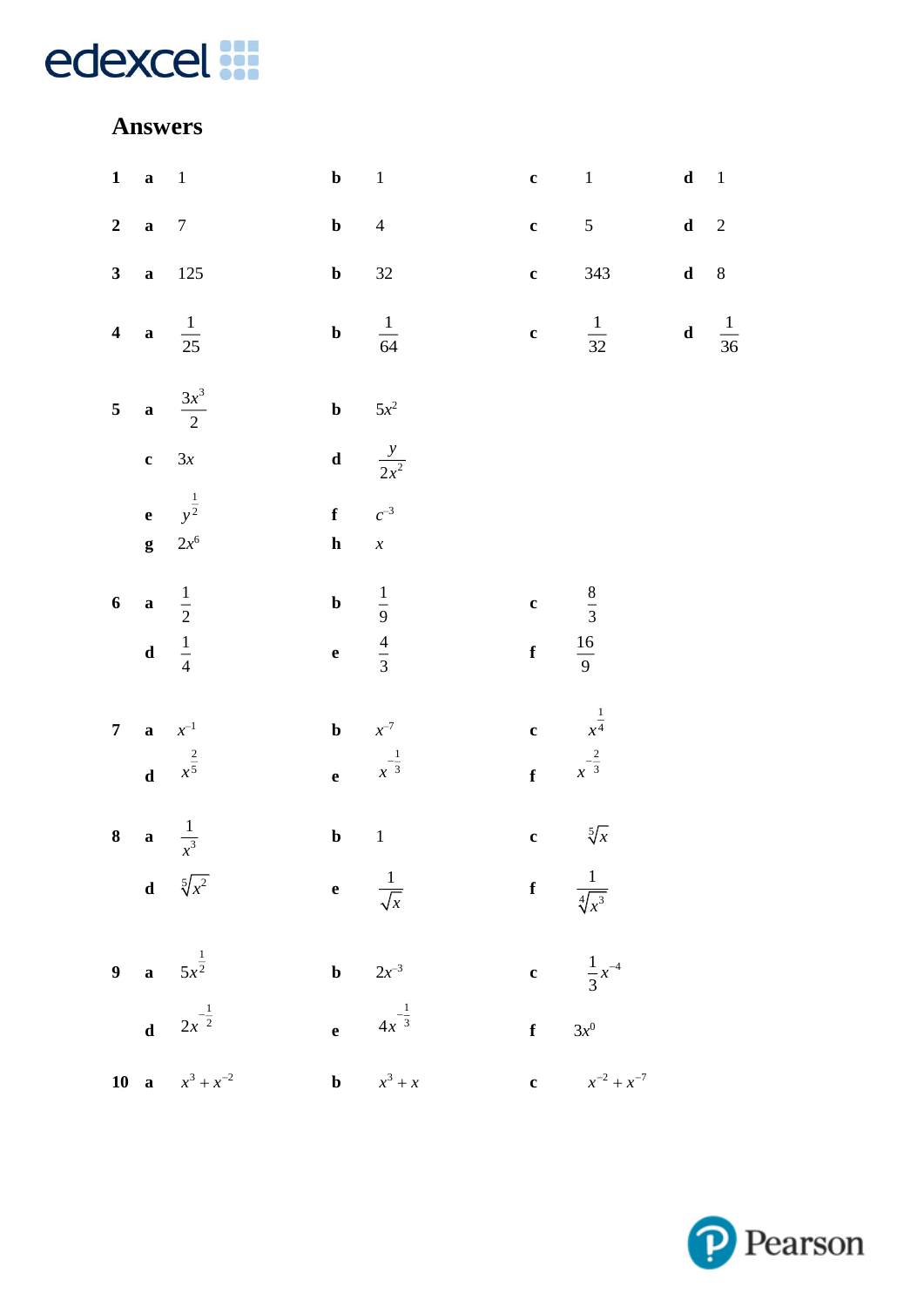### **Factorising expressions**

### **Key points**

- Factorising an expression is the opposite of expanding the brackets.
- A quadratic expression is in the form  $ax^2 + bx + c$ , where  $a \ne 0$ .
- To factorise a quadratic equation find two numbers whose sum is *b* and whose product is *ac*.
- An expression in the form  $x^2 y^2$  is called the difference of two squares. It factorises to  $(x - y)(x + y)$ .

#### **Examples**

**Example 1** Factorise  $15x^2y^3 + 9x^4y$ 

| $15x^2y^3 + 9x^4y = 3x^2y(5y^2 + 3x^2)$ | The highest common factor is $3x^2y$ .<br>So take $3x^2y$ outside the brackets and<br>then divide each term by $3x^2y$ to find<br>the terms in the brackets |
|-----------------------------------------|-------------------------------------------------------------------------------------------------------------------------------------------------------------|
|-----------------------------------------|-------------------------------------------------------------------------------------------------------------------------------------------------------------|

**Example 2** Factorise  $4x^2 - 25y^2$ 

|--|

**Example 3** Factorise  $x^2 + 3x - 10$ 

| $b = 3$ , $ac = -10$                    | 1 Work out the two factors of<br>$ac = -10$ which add to give $b = 3$ |  |
|-----------------------------------------|-----------------------------------------------------------------------|--|
|                                         | $(5 \text{ and } -2)$                                                 |  |
| So $x^2 + 3x - 10 = x^2 + 5x - 2x - 10$ | 2 Rewrite the b term $(3x)$ using these                               |  |
|                                         | two factors                                                           |  |
| $= x(x+5) - 2(x+5)$                     | Factorise the first two terms and the                                 |  |
|                                         | last two terms                                                        |  |
| $=(x+5)(x-2)$                           | $(x + 5)$ is a factor of both terms                                   |  |
|                                         |                                                                       |  |

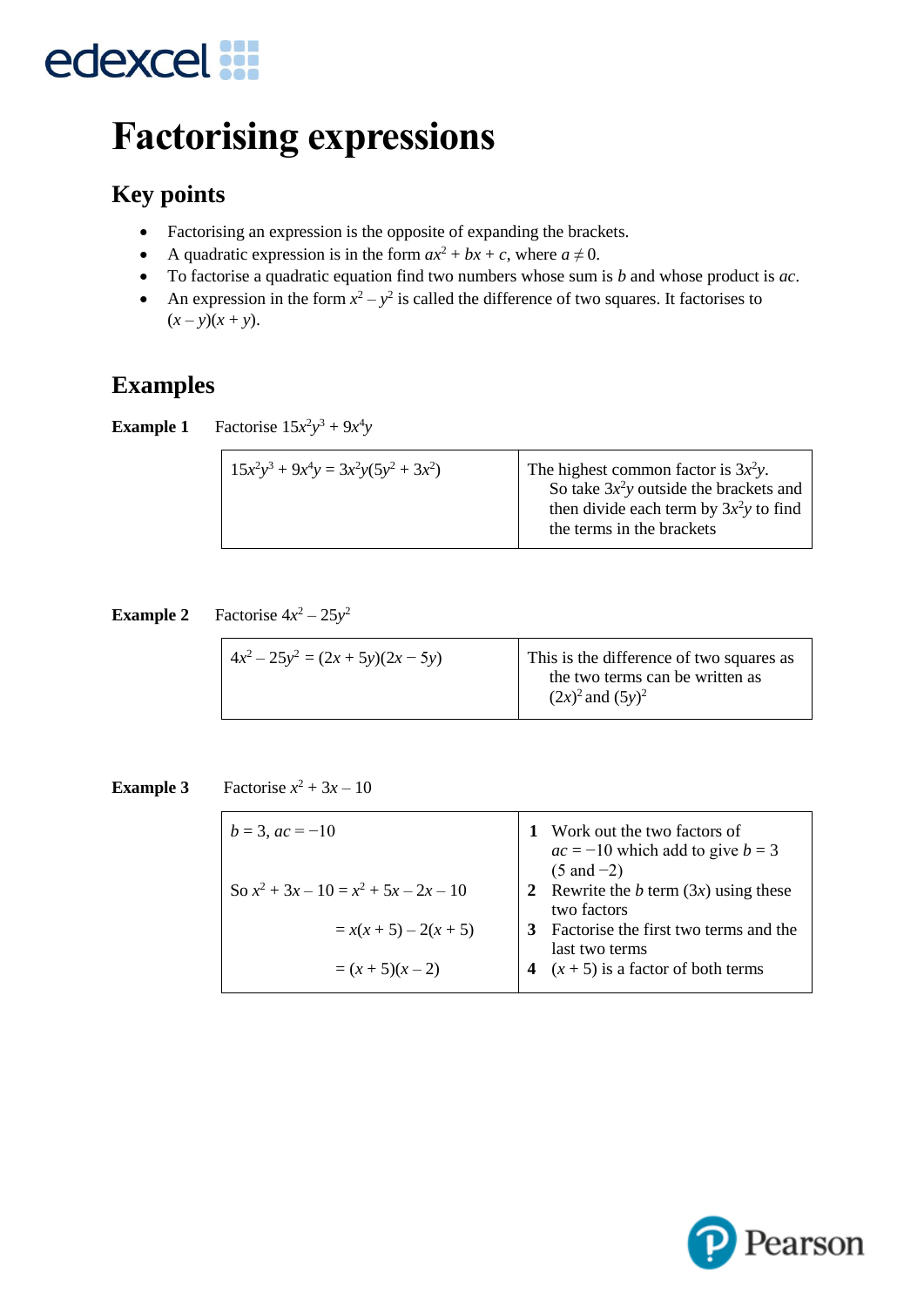**Example 4** Factorise  $6x^2 - 11x - 10$ 

| $b = -11$ , $ac = -60$                   | 1 Work out the two factors of                            |
|------------------------------------------|----------------------------------------------------------|
| So                                       | $ac = -60$ which add to give $b = -11$<br>$(-15$ and 4)  |
| $6x^2 - 11x - 10 = 6x^2 - 15x + 4x - 10$ | 2 Rewrite the b term $(-11x)$ using<br>these two factors |
| $= 3x(2x-5) + 2(2x - 5)$                 | Factorise the first two terms and the                    |
| $=(2x-5)(3x+2)$                          | last two terms<br>$(2x - 5)$ is a factor of both terms   |

**Example 5** Simplify

2  $4x - 21$  $2x^2 + 9x + 9$  $x - 4x$ *x x* ーチェー  $+9x+$ 

2

| $x^2 - 4x - 21$<br>$2x^2 + 9x + 9$                                                          | Factorise the numerator and the<br>1<br>denominator                                                                      |
|---------------------------------------------------------------------------------------------|--------------------------------------------------------------------------------------------------------------------------|
| For the numerator:<br>$b = -4$ , $ac = -21$<br>So                                           | Work out the two factors of<br>2<br>$ac = -21$ which add to give $b = -4$<br>$(-7$ and 3)                                |
| $x^2-4x-21 = x^2-7x+3x-21$                                                                  | 3<br>Rewrite the b term $(-4x)$ using these<br>two factors                                                               |
| $= x(x-7) + 3(x - 7)$                                                                       | Factorise the first two terms and the<br>$\mathbf 4$<br>last two terms                                                   |
| $=(x-7)(x+3)$                                                                               | 5 $(x - 7)$ is a factor of both terms                                                                                    |
| For the denominator:<br>$b = 9$ , $ac = 18$                                                 | Work out the two factors of<br>6<br>$ac = 18$ which add to give $b = 9$<br>$(6 \text{ and } 3)$                          |
| So<br>$2x^2 + 9x + 9 = 2x^2 + 6x + 3x + 9$                                                  | Rewrite the b term $(9x)$ using these<br>7<br>two factors                                                                |
| $= 2x(x + 3) + 3(x + 3)$                                                                    | Factorise the first two terms and the<br>8<br>last two terms                                                             |
| $=(x+3)(2x+3)$                                                                              | $(x + 3)$ is a factor of both terms<br>9                                                                                 |
| So<br>$\frac{x^2-4x-21}{2x^2+9x+9} = \frac{(x-7)(x+3)}{(x+3)(2x+3)}$<br>$=\frac{x-7}{2x+3}$ | 10 $(x + 3)$ is a factor of both the<br>numerator and denominator so<br>cancels out as a value divided by<br>itself is 1 |

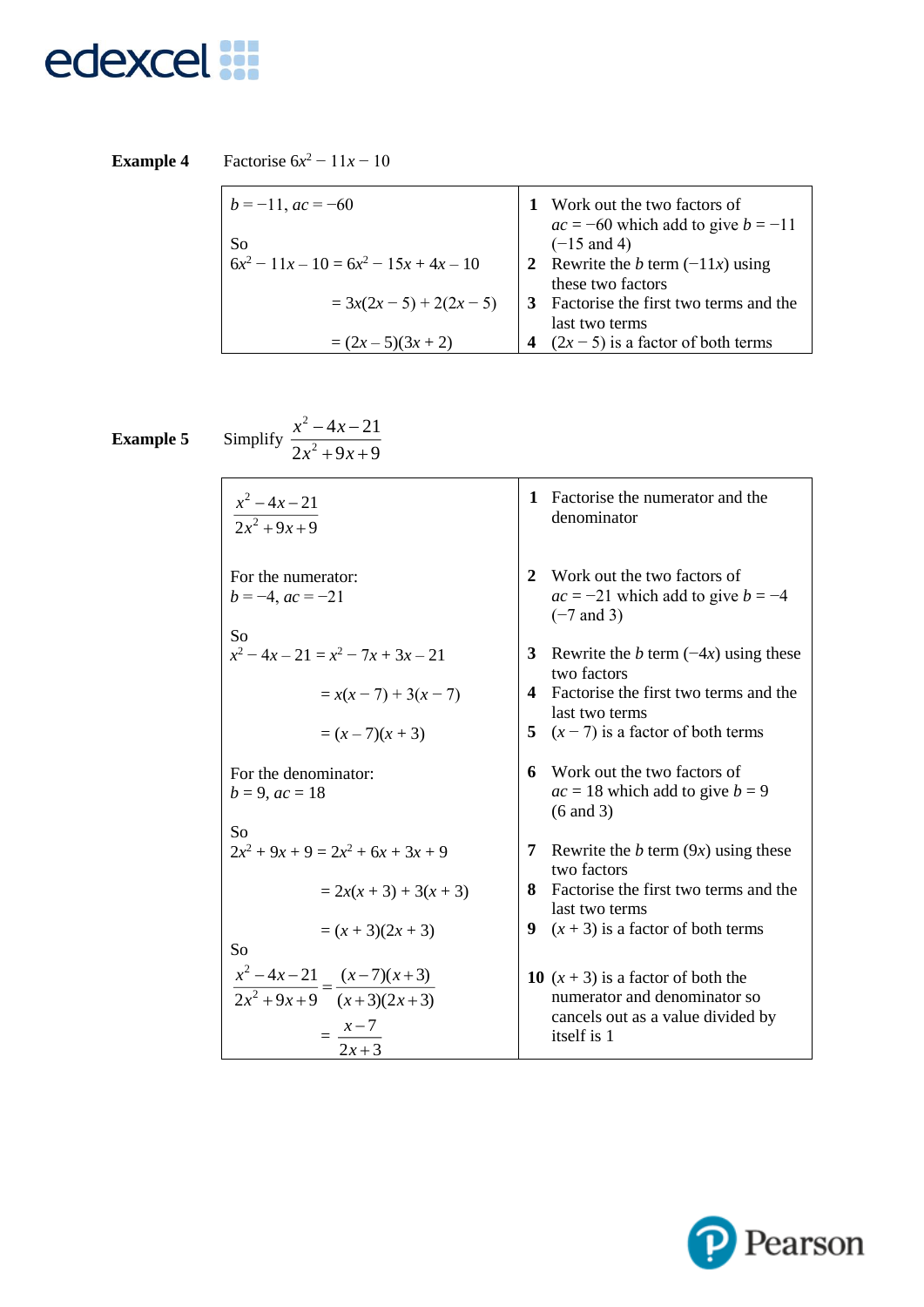#### **Practice**

| 1 | Factorise.                         |                                |
|---|------------------------------------|--------------------------------|
|   | <b>a</b> $6x^4y^3 - 10x^3y^4$      | <b>b</b> $21a^3b^5 + 35a^5b^2$ |
|   | c $25x^2y^2 - 10x^3y^2 + 15x^2y^3$ |                                |
| 2 | Factorise                          |                                |
|   | a $x^2 + 7x + 12$                  | <b>b</b> $x^2 + 5x - 14$       |
|   | c $x^2-11x+30$                     | <b>d</b> $x^2 - 5x - 24$       |
|   | $x^2 - 7x - 18$                    | $f \t x^2 + x - 20$            |
|   | $g \quad x^2 - 3x - 40$            | <b>h</b> $x^2 + 3x - 28$       |
| 3 | Factorise                          |                                |
|   | a $36x^2 - 49y^2$                  | <b>b</b> $4x^2 - 81y^2$        |
|   | c $18a^2 - 200b^2c^2$              |                                |
|   |                                    |                                |

#### **Hint**

Take the highest common factor outside the bracket.

**4** Factorise

| a $2x^2 + x - 3$    | <b>b</b> $6x^2 + 17x + 5$ |
|---------------------|---------------------------|
| c $2x^2 + 7x + 3$   | <b>d</b> $9x^2 - 15x + 4$ |
| e $10x^2 + 21x + 9$ | f $12x^2-38x+20$          |

**5** Simplify the algebraic fractions.

| a | $2x^2 + 4x$<br>$x^2-x$     |   | $x^2+3x$<br>$x^2 + 2x - 3$       |
|---|----------------------------|---|----------------------------------|
| c | $x^2 - 2x - 8$<br>$x^2-4x$ | d | $x^2$ – 5x<br>$x^2 - 25$         |
| e | $x^2 - x - 12$<br>$x^2-4x$ |   | $2x^2 + 14x$<br>$2x^2 + 4x - 70$ |

**6** Simplify

**a** 
$$
\frac{9x^2 - 16}{3x^2 + 17x - 28}
$$
  
\n**b** 
$$
\frac{2x^2 - 7x - 15}{3x^2 - 17x + 10}
$$
  
\n**c** 
$$
\frac{4 - 25x^2}{10x^2 - 11x - 6}
$$
  
\n**d** 
$$
\frac{6x^2 - x - 1}{2x^2 + 7x - 4}
$$

### **Extend**

**7** Simplify  $\sqrt{x^2 + 10x + 25}$ 

8 Simplify 
$$
\frac{(x+2)^2 + 3(x+2)^2}{x^2 - 4}
$$